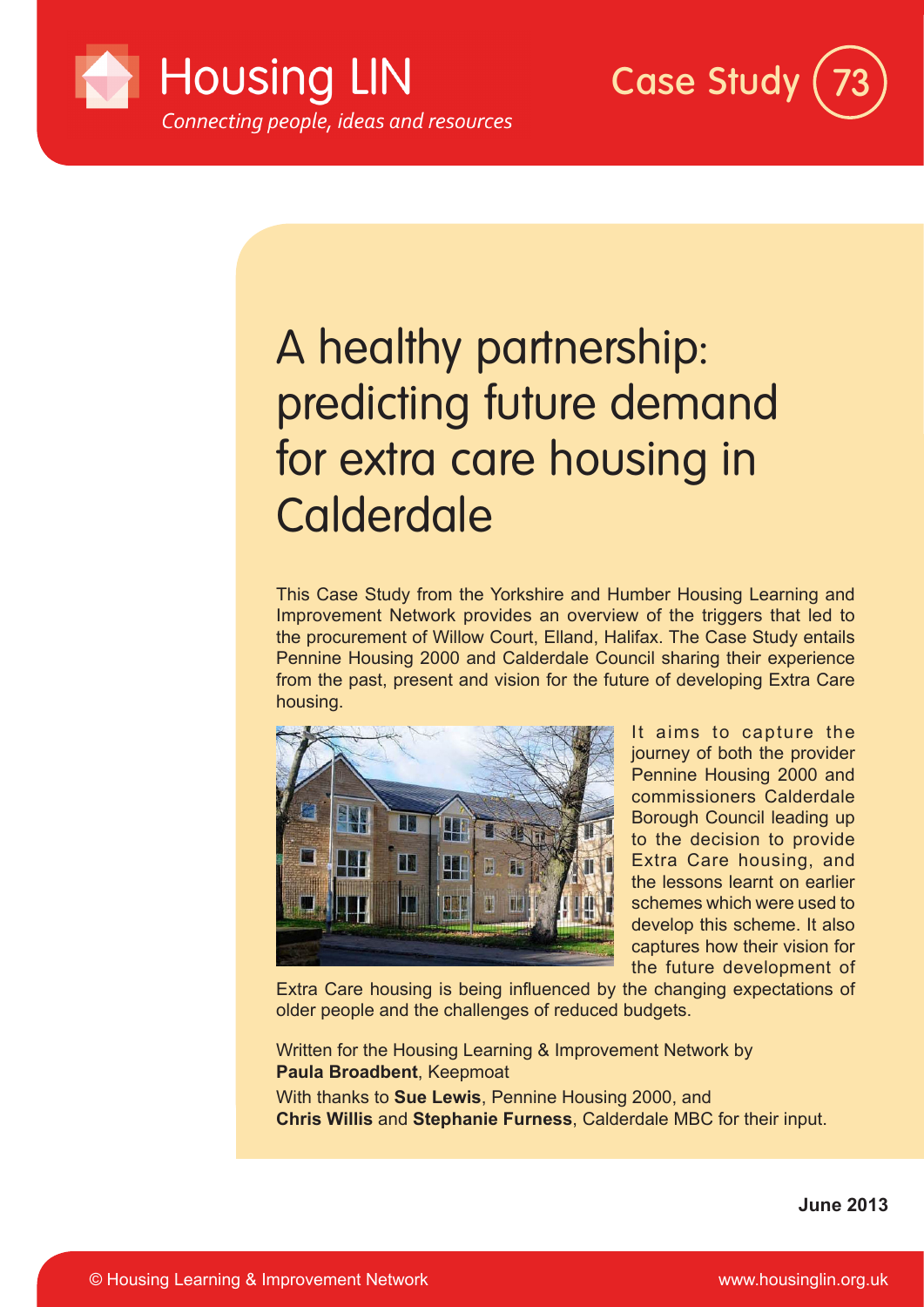# **Background**

As a Group, Pennine Housing 2000 currently has ten Extra Care Housing schemes in management in West and South Yorkshire and 3 more in development in Derbyshire. The total number of Extra Care Housing (ECH) units currently in management within Together Housing group is 445. ECH is very much part of their growth plan strategy, to improve the housing on offer locally for older people and responding to the increasing ageing population. This includes the expansion of tenure choices and development of different funding models. Their growth strategy is being taken forward, both with current local authority commissioning partners and new commissioners, such as the emerging Clinical Commissioning Groups.

Pennine Housing 2000 are a learning organisation, committed to continuous improvement of their product (both design and service delivery). Their latest scheme was shortlisted for the national Homes and Communities Agency (HCA) design awards, for its inclusive design. They have used this learning to improve quality of design not only in their ECH schemes but also in their sheltered housing schemes and general needs stock for older people.

Furthermore, their experiences have been recognised and published as good practice by the Housing Learning and Improvement Network<sup>1</sup>, the National Housing Federation, and they have been key partners in influencing age-friendly design as part of the Northern Housing Consortium's project.2

## **Driving up standards, building quality**

The quality of Pennine Housing 2000's latest scheme is reflected in the feedback they have received, from their customers, partners, colleagues and stakeholders in the sector, and from the fact that all units were let and sold within two months of opening.

The outcomes being delivered are also a testament to the commitment of their key development partners (Southdales and their Architects, Langtry Langton) to sign up to the vision of creating a scheme that has at its heart a focus on the individual. This required a step change in the way they planned, designed and delivered the scheme as well as influencing their partners' thinking around the concept of ECH to get the right result for residents.

Pennine Housing 2000 firmly believe the success of ECH lies in the quality of design, the culture of partnership working during development, service delivery, retaining the housingbased ethos, and last but not least, location. For example, during the development process they learnt from earlier developments that the relationship with the architect and contractor is essential to ensure that the scheme is not just fit for purpose, but is designed from day one as a truly housing-focused scheme.

In relation to the Willow Court scheme, the partner consultants and commissioners were challenged to work in a very different way with Pennine Housing 2000, who had embarked on a project to lift the appearance of the fixtures and fittings for example. Partners were asked to assist Pennine in sourcing a high level of inclusive design throughout the scheme by stepping away from what appears to have become the norm in relation to handrails, flooring and kitchens etc… The topic of inclusive design was clear in their brief and was benchmarked at every project meeting.

<sup>1</sup> Housing LIN Viewpoint 14 (2010), *Putting Inclusive Design into Practice*

<sup>2</sup> Northern Housing Consortium (2010) *Age-Friendly Communities in the North*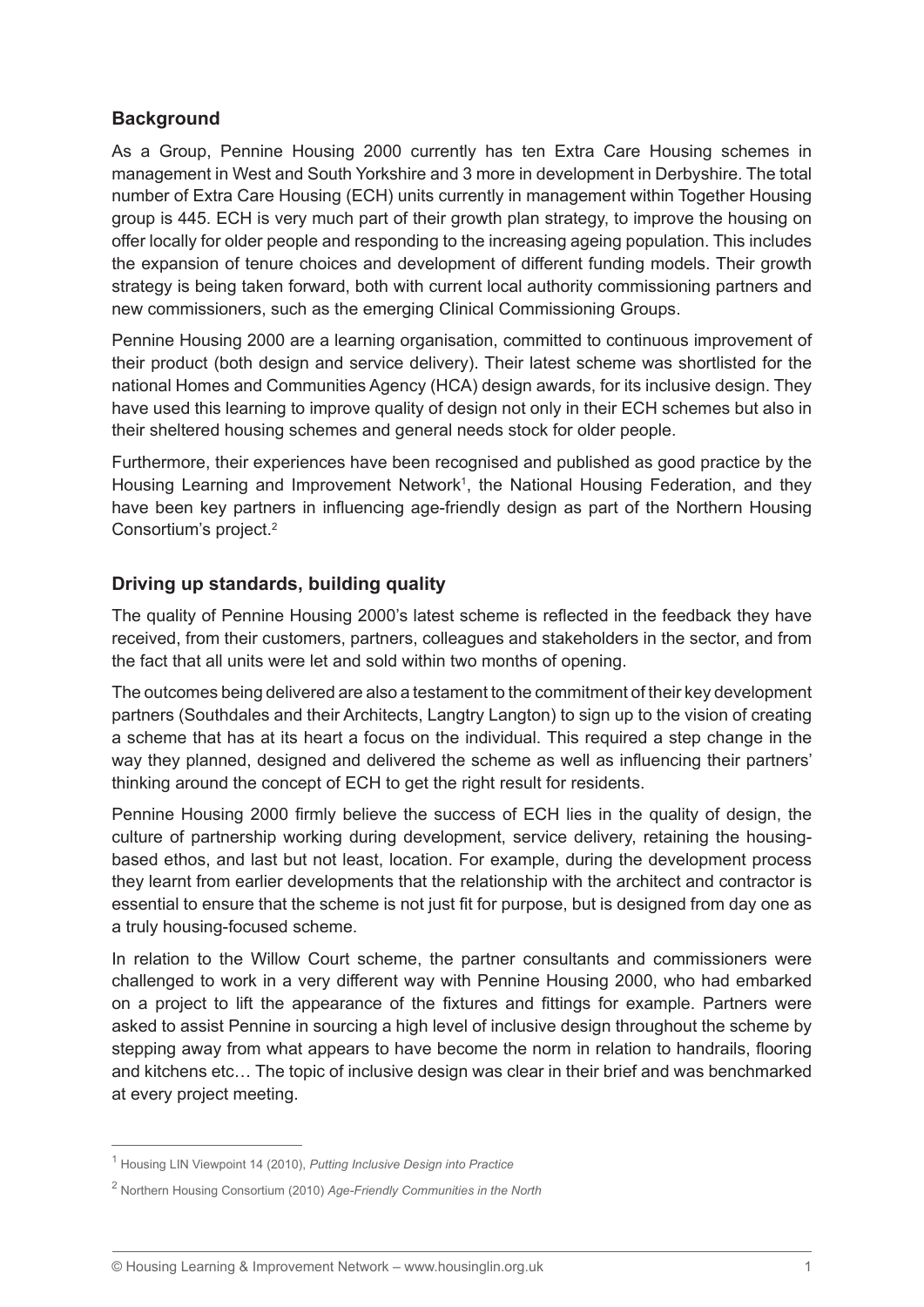## **Supporting more than people**

Pennine Housing 2000's aim is to maintain a landlord and housing support service in its ECH schemes to ensure a seamless housing-based service and maintain a housing-based culture for residents, underpinned by choice, control and empowerment. They are continuously reshaping their services, with their customers and commissioners to respond to changing needs and expectations and to ensure affordability of the ECH product, whoever is paying.



Pennine Housing 2000 has developed strong collaborative partnerships with care providers, based on the *one team* and *can do* approach. They respect the policy developments relating to the personalisation agenda and seek to meet the challenges this brings to accommodationbased services by continuing to provide and develop excellent services, to respond to the aspirations of future generations and to maximise choices.

#### **Working in partnership**

Over the last decade and more, 3 ECH schemes have been developed jointly between Calderdale Council and Pennine Housing 2000; the first opened in 2001, the second in 2004 and the third in 2009. Partnership working is fundamental in such an undertaking to ensure continuity of approach for the customer and clarity for the staff.

A fourth scheme is currently being developed by Abbeyfield Society at Ing Royd, Skircoat Green. The 30 unit scheme will open this year and will offer 8 shared ownership units with a mixture of one and two bedroom apartments.

Corporate Procurement Rules dictate that Calderdale Council has to tender for support services, both housing-related support and care. Pennine Housing 2000 has been successful in retaining the housing support contract for its schemes, following a competitive procurement process. However, had it not been successful, it could potentially have meant that the other four agencies would have been responsible for delivering the housing-related support.

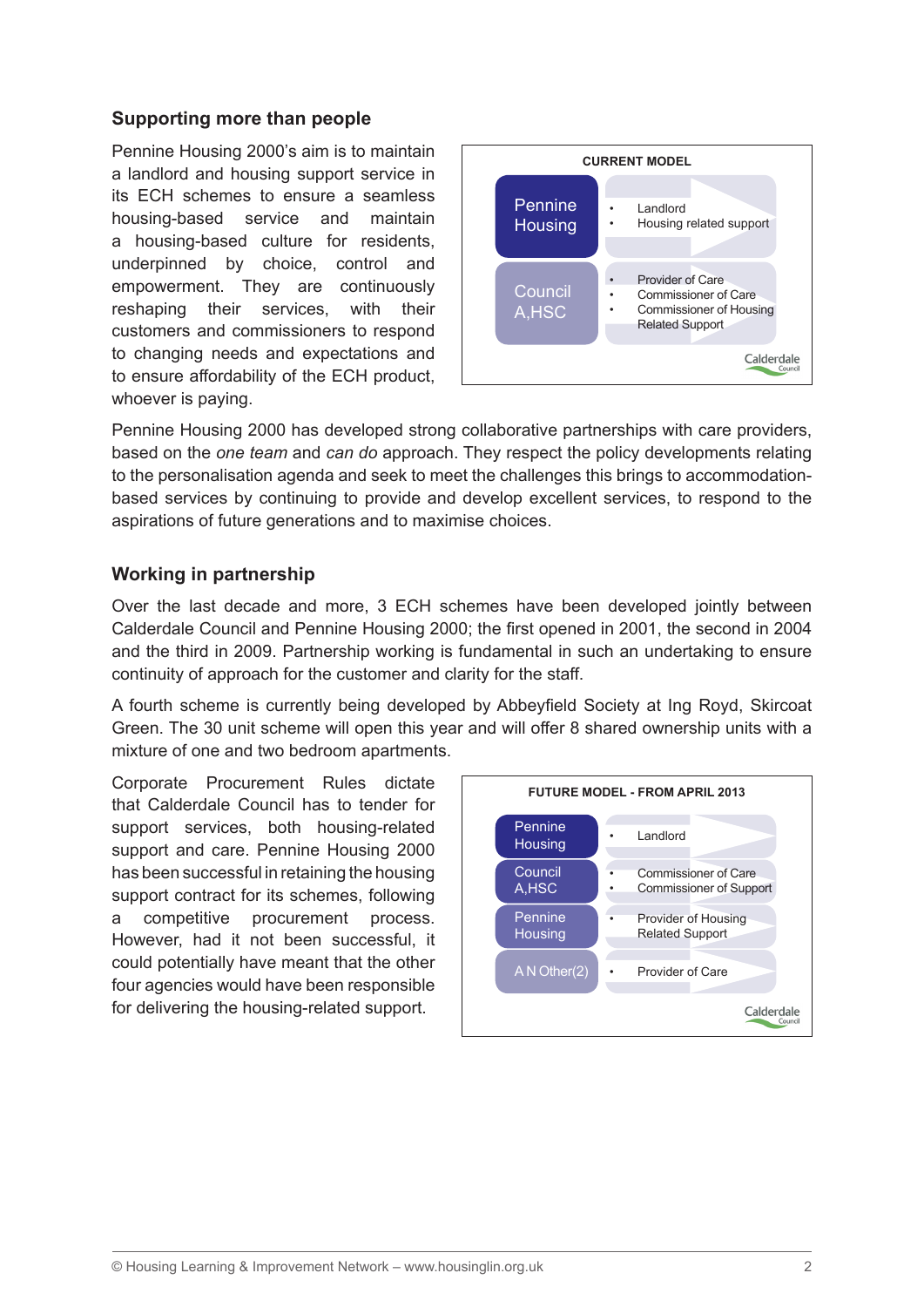# **Predicting future demand**

Based on current figures (demand and provision) for ECH, Calderdale Council will need approximately 510 units by 2030 to keep up with population increases.

| Projected<br>outputs                        | 2012/13               | 2013/14             | 2014/15             | 2015/30             |
|---------------------------------------------|-----------------------|---------------------|---------------------|---------------------|
| <b>Extra Care units</b><br>for older people | 30                    | 60                  | 40                  | 250                 |
| Location                                    | <b>Skircoat Green</b> | <b>Lower Valley</b> | <b>Lower Valley</b> | <b>Unidentified</b> |

Due to changes in the aspirations of this group it is likely that the demand will be higher, with their lifestyles and interests being different to the generation before. Despite uncertainty around welfare reform and Housing Benefit, recent design standards, such as those principals adopted at Willow Court and the upcoming Ing Royd, reflect these changes from simple considerations such as including on site amenities like a bistro, to offering 2 bedroom apartments to attract those households who are moving from family-sized accommodation. This is all working towards offering a greater aspirational housing choice between sheltered accommodation and residential care homes.

## **Developing Willow Court**

This development responded to the local authority's older people strategy and local housing policy to increase access to Extra Care housing. The scheme was the first mixed tenure Extra Care scheme for both the provider and the council and the early marketing of the development through local stakeholders has proved successful in all units being allocated shortly after completion.

The 52 unit scheme received a grant from the HCA's National Affordable Housing Programme which influenced the design to include all 2 bedroom apartments, and rents were comparable with social rents. The sale prices for the shared ownership were originally conservative to ensure early sales, but resales have proved that there is a market for this product with achieved sale prices increasing approx 19% during the down turn in the housing market.

The scheme provides an attractive "community hub" as well as attractive accommodation which local people value and the scheme manager works closely with the care and support provider to ensure that the services available provide people with support to utilise the facilities.

The table below provides an overview of Willow Court and Pennine Housing 2000 and Calderdale Council's Extra Care profile.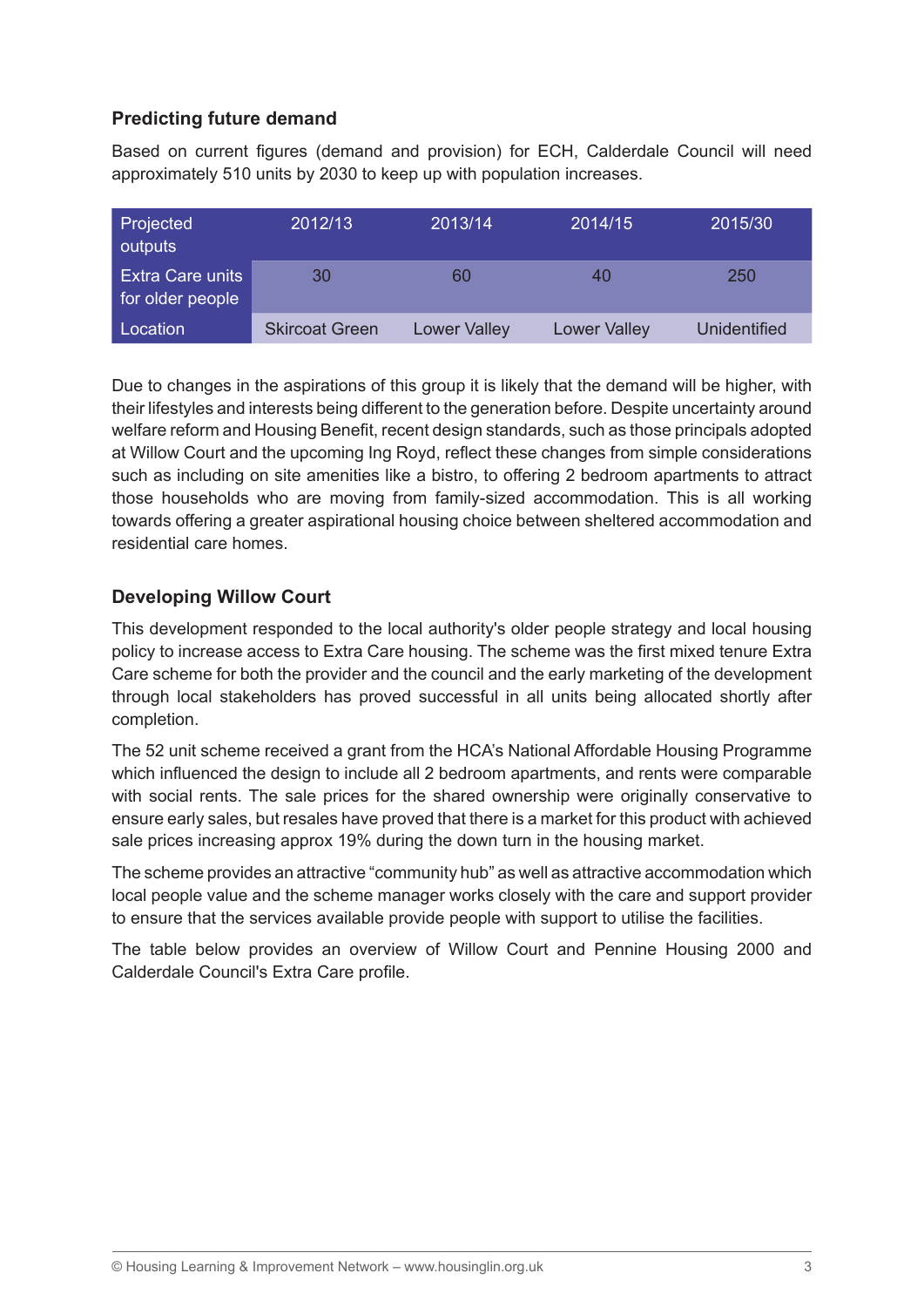# **SCHEME OVERVIEW**

| <b>EXTRA CARE HOUSING</b>   |            |                                    |                           |                                                           |                 |
|-----------------------------|------------|------------------------------------|---------------------------|-----------------------------------------------------------|-----------------|
|                             | 1 bed rent | 2 bed rent                         | 1 bed shared<br>ownership | 2 bed shared<br>ownership                                 | Total no. units |
| No. units                   |            | 42                                 |                           | 10                                                        | 52              |
| Rent (weekly)<br>Sale price | £          | £94.46<br>(13/14) over 48<br>weeks | £                         | £120,000 at<br>opening; last<br>resale £142,000<br>(2011) |                 |
| Service charge<br>(weekly)  |            | £54.48 (48)<br>weeks)              | £                         | £54.48 (48)<br>weeks)                                     |                 |

| <b>FACILITIES</b>    |                       |                |                        |  |
|----------------------|-----------------------|----------------|------------------------|--|
| <b>Facility</b>      | <b>Residents only</b> | Open to public | <b>Commercial rent</b> |  |
| Lounge               |                       | N              | n/a                    |  |
| Restaurant           |                       | V              | no                     |  |
| Health suite         |                       | V              | no                     |  |
| <b>Bathing suite</b> | $\mathcal{N}$         |                | n/a                    |  |
| Laundry              | Mainly for staff use  |                | n/a                    |  |
| Library and IT suite |                       | V              | n/a                    |  |
| Hairdresser salon    |                       | $\sqrt{ }$     | no                     |  |
| Shop/café            |                       | V              | no                     |  |
|                      |                       |                |                        |  |

| <b>DEVELOPMENT STATISTICS</b> |               |                 |                   |  |
|-------------------------------|---------------|-----------------|-------------------|--|
| Year opened                   | Grant funding | LA contribution | Total scheme cost |  |
| 2009                          | £2.2m         | nil             | £6.1 $m$          |  |

| <u>PENNINE HOUSING 2000 STOCK &amp; SERVICES PROFILE</u> |                                   |                                    |  |
|----------------------------------------------------------|-----------------------------------|------------------------------------|--|
|                                                          | Extra care housing                | General needs                      |  |
| No. of units                                             | 130                               | 12.174                             |  |
| <b>Provider since</b>                                    | 2001                              | 2001 (LSVT)                        |  |
| <b>Support Services</b>                                  | Within Extra Care housing         | Community support service is now   |  |
|                                                          | schemes. Also provider of housing | purely floating support and tenure |  |
|                                                          | support for older people in wider | neutral                            |  |
|                                                          | community (including sheltered)   |                                    |  |

| CALDERDALE EXTRA CARE PROFILE |              |                 |             |  |
|-------------------------------|--------------|-----------------|-------------|--|
| Name of scheme                | No. of units | Provider        | Date opened |  |
| <b>Clement Court</b>          | 36           | Pennine Housing | 2001        |  |
| <b>Mytholm Meadows</b>        | 42           | Pennine Housing | 2004        |  |
| <b>Willow Court</b>           | 52           | Pennine Housing | 2009        |  |
| Ing Royd                      | 30           | Pennine Housing | 2013        |  |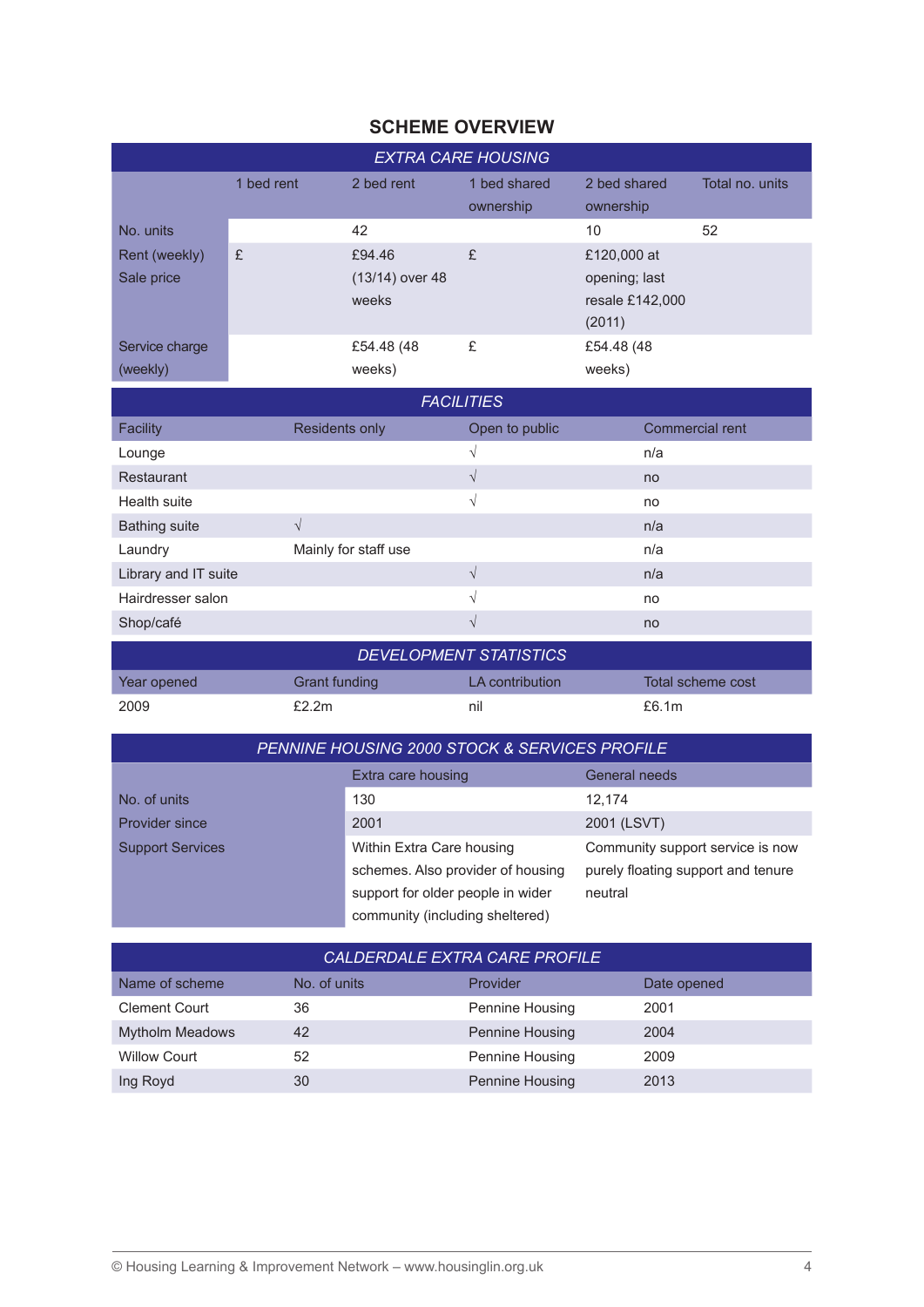#### **Delivering on-site care**

There are currently three ECH schemes in Calderdale; in-house care teams are in Clement Court, the first scheme in the Borough, and Mytholm Meadows, the second, whereas the care is being delivered by Housing 21 in Willow Court, the most recent scheme, following a tendering process.

However, the Council has agreed that care will be delivered by an external provider in all three schemes and the procurement process is underway. It is estimated that the transfer of local authority services to the independent sector is projected to achieve budget savings of 10%.

The hours for care provision is not set to change; in the first two schemes care staff are on site 7am – 10pm; Willow Court operate with the team on site between those times, but one waking night staff between 10pm and 7am.

The Project Team did consider a single provider to deliver care and support, but rejected this model following consultation with people who use services. They are also acutely aware of the need for partnership working in front-facing services so that the residents can depend on a "seamless service".

However, they do not underestimate the impact of change on people within the services, both staff and residents. It is clear that all parties will need to understand roles and responsibilities to ensure a smooth transition.

There is a certainty that the care provider management will change because of transfer of staff to the independent sector and it is expected that TUPE will apply.

Direct Payments and Personalisation; current policy dictates that, by going into an extra care setting, people will accept services from the in-house team; there are isolated occasions only where residents have a direct payment.

#### **Making connections with health**

With a move towards greater integration across housing and health, the council's housing and adult social care team have funded a 'Home from Hospital' project to help older people returning home after a stay in hospital. This 6 month project has seen project officers working from a housing background in a health and social care environment. The aims include:

- identifying potential housing and support needs for adults who have entered hospital;
- enabling service users to consider their future housing options, making informed choices and regaining maximum independence;
- strengthening the links between Housing, Social Care and Health.

An emphasis was put on assisting adults who had suffered a stroke or hip fracture. This was due to approximately 270 people suffering a stroke during 2011/12 in Calderdale, with a further 1,123 people having a longstanding health condition caused by a stroke, and approximately 240 people in Calderdale suffering from hip fractures in 2011/12 which can lead to loss of mobility and independence at home.

The outcome of this is that a significant proportion of inpatient beds and residential care placements are used by adults following a stroke which costs the economy £7billion and directly costs the NHS £2.8billion every year.<sup>3</sup> Hip fractures are the most common serious

<sup>3</sup> NICE *Cost Impact and Commissioning Assessment: Quality Standard for Stroke* (2010)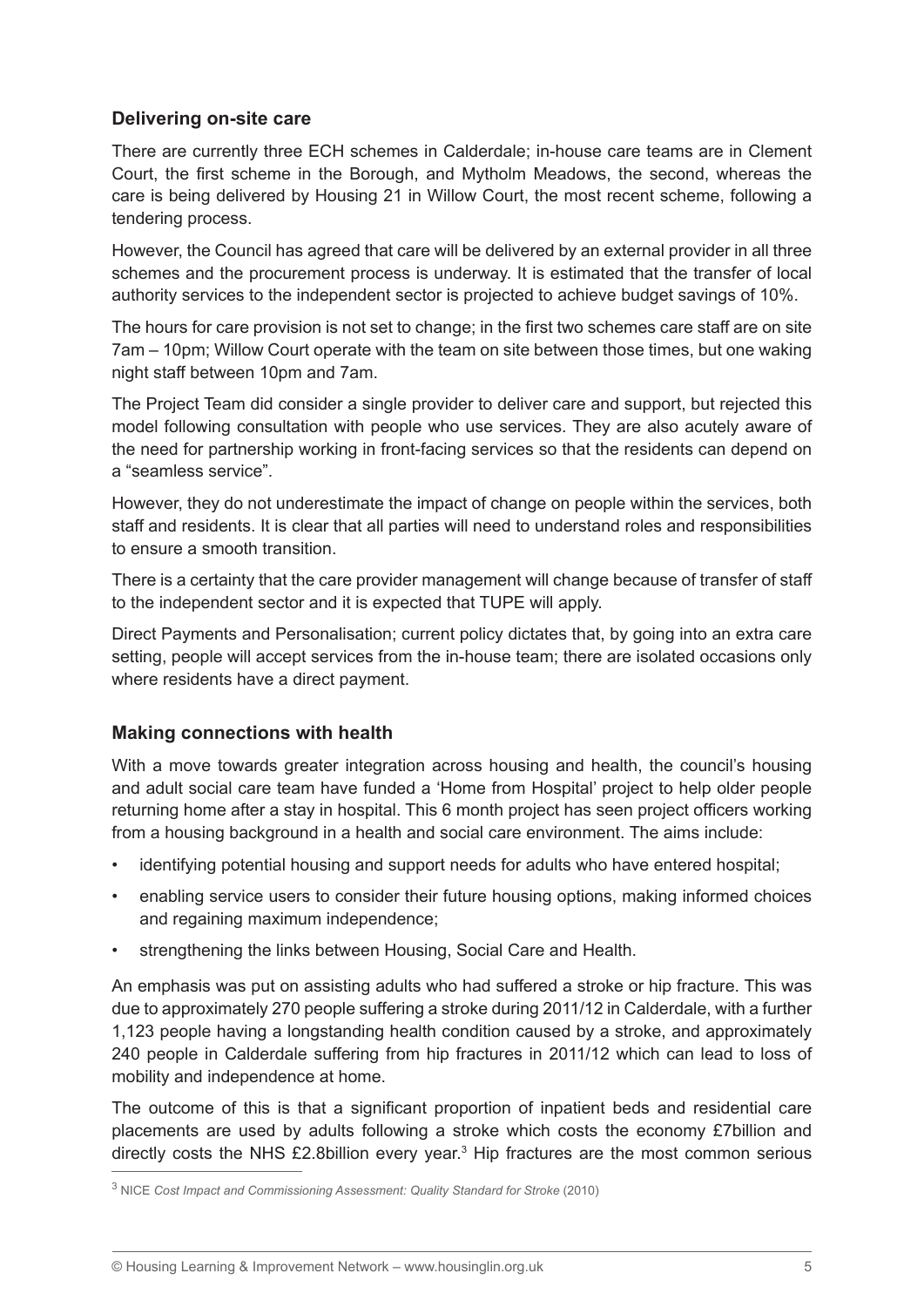injury sustained by older people which costs the NHS around £1.4 billion – a figure that is approximately doubled when the social care costs of hip fracture are considered.4

With this in mind, the new service was set up to offer advice and assistance and to also identify gaps in existing services. The type of advice provided includes:

- Working with hospital and community health and social care colleagues to identify any additional needs of the service user
- Discussing with and advising service users, their family and carers what changes may be needed to their home environment in preparation for their discharge from hospital
- Discussing with and advising service users, their family and carers of alternative housing options in a community setting if their home is unable to meet their new needs
- Carrying out an environmental assessment on the home prior to discharge, which will include looking at the health, safety, suitability and security of the house (e.g. the warmth, efficiency and accessibility)



• Linking in with local housing providers and wider support agencies (such as Age UK) to find the best housing solutions for each person

Since June 2012, 88 referrals have been received with a high referral rate from social workers in the hospital and the community. This has been increased by the project officers being located in the hospital part time.

Relocation advice currently accounts for 55% of our referrals. Through linking in with the Home Improvement Service, they have offered advice and guidance around home maintenance, as well as carrying out work to properties. In one case a client was able to return home from Intermediate Care as essential repairs were carried out to the gas fire.

However, it became evident very quickly that the project could not solely focus on adults who had suffered a stroke or hip fracture. Instead, the criteria was widened out to help anyone who had experienced a condition related to reduced mobility which has so far included conditions such as heart attacks, falls, amputees and cancer to name a few.

Overall the project has proven successful. For example, eleven people have been assisted to move to a more suitable property. In particular:

- Successfully moved one out of residential care at a cost of  $£1.092$  a week (total placement cost of £33,861) to a ground floor flat costing £85 a week. This took 7 weeks of officer time and will save £4029 in the first month. There is no longer a care package
- Helped identify a ground floor, wheelchair adapted flat for an amputee
- Supported an applicant who had suffered a stroke to move into an Extra Care scheme

<sup>4</sup> *The National Hip Fracture Database National Report* (2010)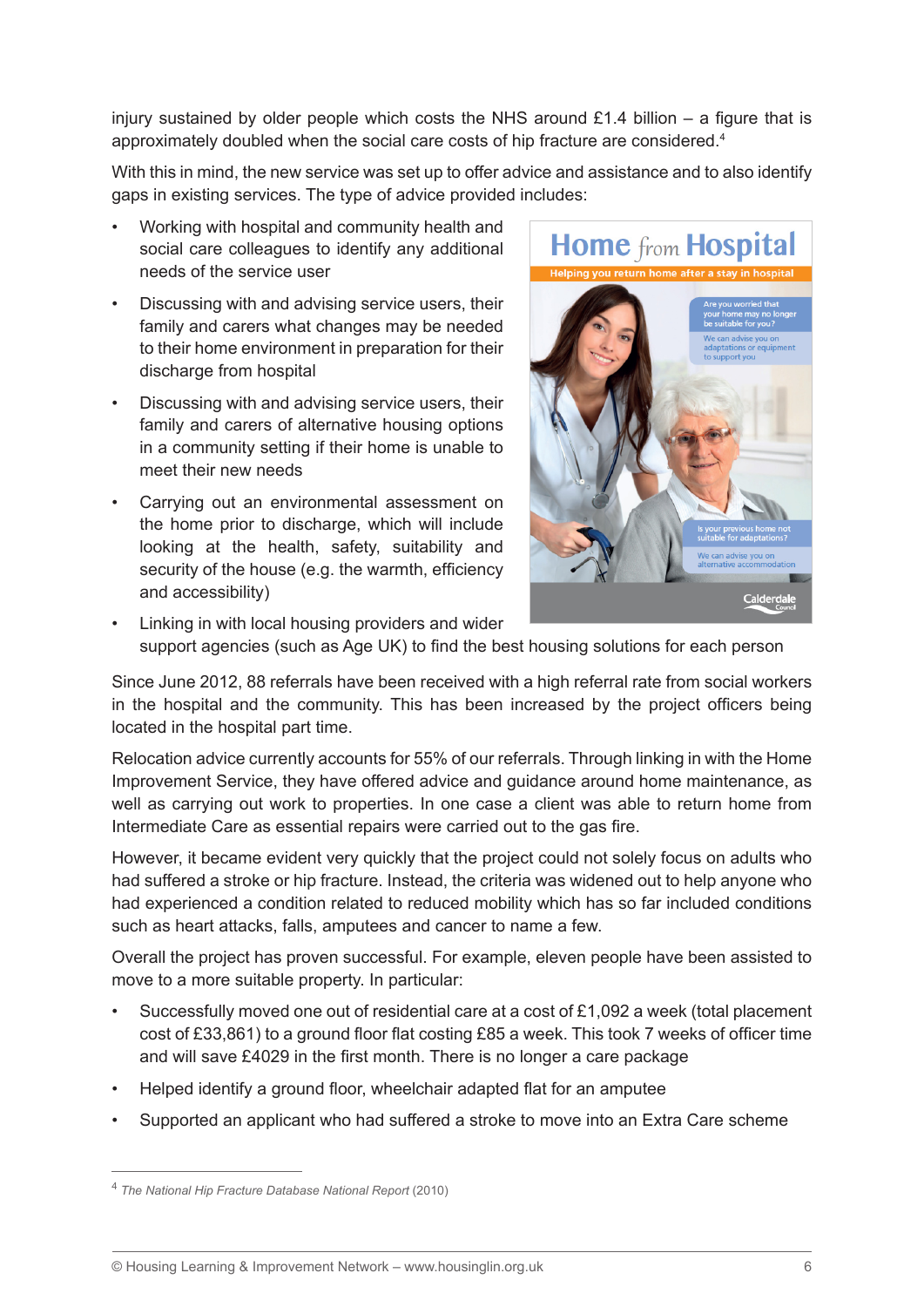Elsewhere, ten people have been assisted to return home quicker, allowing for appropriate discharge from hospital:

- Officers completed a minor adaptation referral which saved the need for a separate referral to the Occupational Therapist team, cutting down waiting time for the patient from 10 weeks to 1 week
- Assisted with home repairs, e.g. boiler repair, enabling faster discharge
- Home visits identified need for additional equipment such as grab rails and key safes
- Officers are working with Keychoice (Choice Based Lettings) to ensure correct banding is issued for all cases, 13 of which included awarding Gold band, giving the client the highest housing priority. Activation time down from 4 weeks to 1 week

Feedback so far has included health staff highlighting that it is a valued service. Reasons include that health do not understand the housing system, finding it difficult to know who to talk to. This service also easily links in with other agencies such as environmental health as well as liaising with Registered Providers to arrange for someone to visit a scheme.

In the light of the above, the project has successfully been extended for a further 6 months. In the long term we hope to build stronger links with other West Yorkshire hospitals and agree procedures with health around discharge and earlier identification of adults who need advice and assistance.

# **Conclusion**

Both Pennine Housing 2000 and Calderdale Council take great pride in the success of Willow Court and take reassurance in the fact that the scheme is continually fully occupied, especially the success of the inclusive design in attracting purchasers in this mixed tenure scheme.

The partnership between the provider, council and contractor/consultants has benefitted from the previous lessons learnt on earlier developments and the insistence of Pennine Housing 2000 to step outside of the normal specification has resulted in a scheme that will influence future developments in both the Borough and Together Housing Group, which Pennine Housing 2000 now belongs to.

This scheme has proved there is a market for Extra Care for sale, and people have been able to generate the capital required even in a very difficult housing market, so both take confidence in planning schemes for the future.

There are challenges in the service delivery revenue in particular following the demise of Supporting People and cuts in social care budgets. But the partners take some reassurance in the changes in health and the successful Home from Hospital scheme which illustrates health colleagues are keen to pioneer projects to work closely with housing and social care partners.

## **Key learning points**

Partnership is absolutely key to the success of Extra Care and this must begin right from the start of planning when and where the scheme is to be developed.

Consultants and contractors can provide valuable input to scheme design and specification if they are involved soon enough in the specification.

The right location and an attractive housing-based offer is key to attracting purchasers to buy into a mixed tenure scheme.